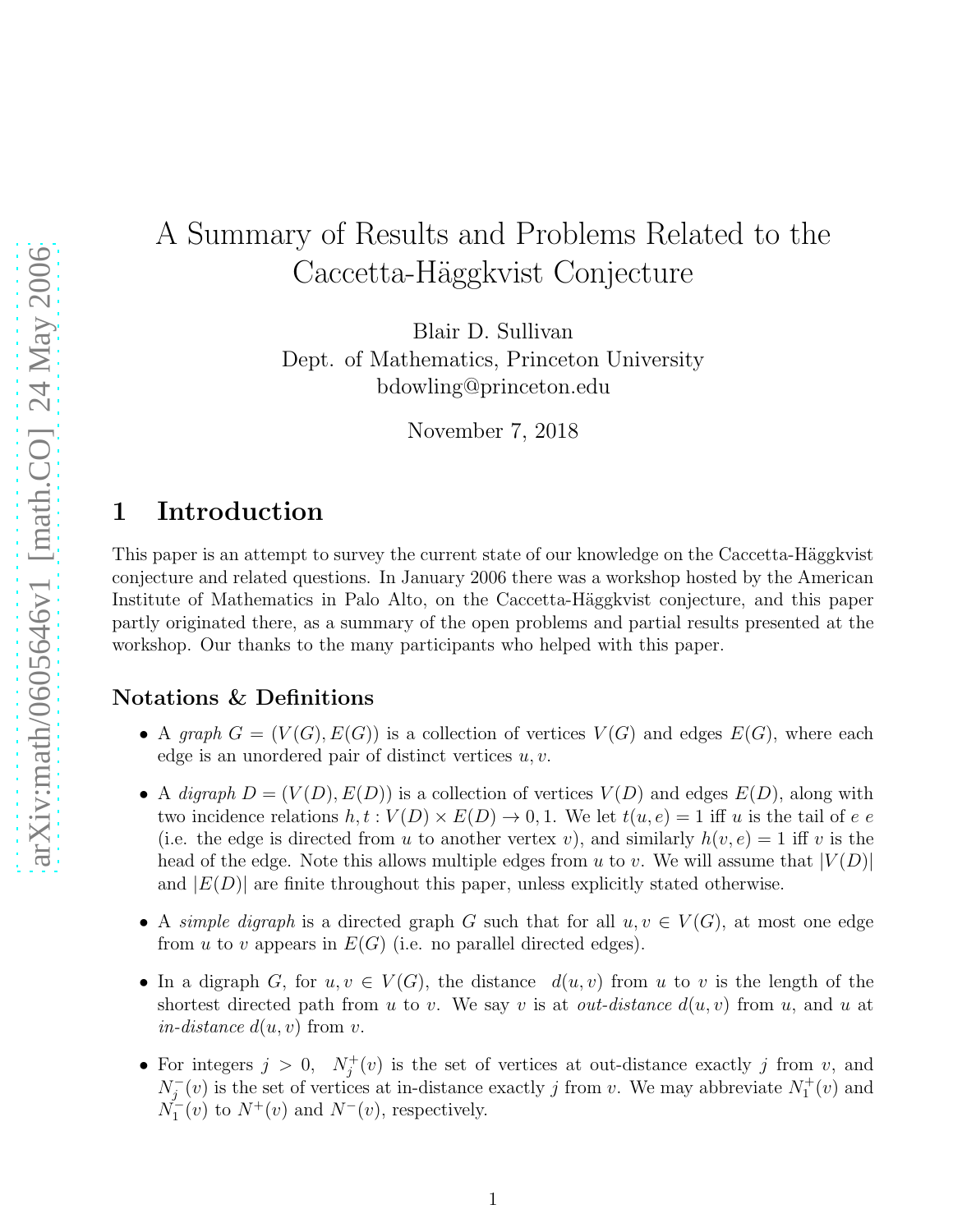• In a digraph G,  $\delta_G^+$  and  $\delta_G^-$  denote the minimum out-degree and in-degree of G, respectively. For a given vertex v,  $\delta_G^+(v)$ ,  $\delta_G^-(v)$  denote the out-degree and in-degree of the vertex v. In cases where the graph being referenced is clear, we may write  $\delta^+(v)$  and  $\delta^-(v)$ .

## <span id="page-1-0"></span>2 The Caccetta-Häggkvist Conjecture

Conjecture 2.1. *(L. Caccetta, R. H¨aggkvist [\[5\]](#page-11-0)) Every simple* n*-vertex digraph with minimum out-degree at least*  $r$  *has a cycle with length at most*  $\lceil \frac{n}{r} \rceil$  $\frac{n}{r}$ .

This can be restated in the following way: Let A be an  $n \times n$  0-1 matrix such that  $a_{ij} = 1$  implies  $a_{ji} \neq 1$  for all  $i \neq j$ . Let  $a_{ii} = 1$  for all i. If the sum of every row in A is at least  $r + 1$ ,  $A^{\lceil n/r \rceil}$ has trace greater than *n*.

## 2.1 Partial Results

The C-H conjecture has been proved for:

- $r = 2$  by Caccetta and Häggkvist [\[5\]](#page-11-0)
- $r = 3$  by Hamidoune [\[17\]](#page-12-0)
- $r = 4$  and  $r = 5$  by Hoáng and Reed [\[19\]](#page-12-1)
- $r \leq \sqrt{n/2}$  by Shen [\[30\]](#page-13-0). For the exact statement of his result, see Theorem [5.1.](#page-3-0) This shows that for any given  $r$ , the number of counterexamples to the conjecture (if any) is finite.
- Cayley graphs (which implies all vertex transitive graphs using coset representations) by Hamidoune [\[15\]](#page-12-2). This proof uses a lemma of Kemperman [\[21\]](#page-12-3) (Lemma [5.9\)](#page-4-0).

Also, Shen [\[32\]](#page-13-1) proved that if  $deg^+(u) + deg^+(v) \geq 4$  for all  $(u, v) \in E(G)$ , then  $g \leq \lceil n/2 \rceil$ , where g denotes the girth of G. This is an average local outdegree version for the  $r = 2$  case of the Caccetta-Häggkvist conjecture.

## 2.2 Approximate Results I - Additive Constant

Another approach is to show that if  $\delta_G^+ \geq r$ , then there is a cycle of length at most  $\frac{n}{r} + c$  for some small c. This has been proved for some values of  $c$ , as follows:

- $c = 2500$  by Chvátal and Szemerédi [\[9\]](#page-12-4)
- $c = 304$  by Nishimura [\[27\]](#page-13-2)
- $c = 73$  by Shen [\[31\]](#page-13-3).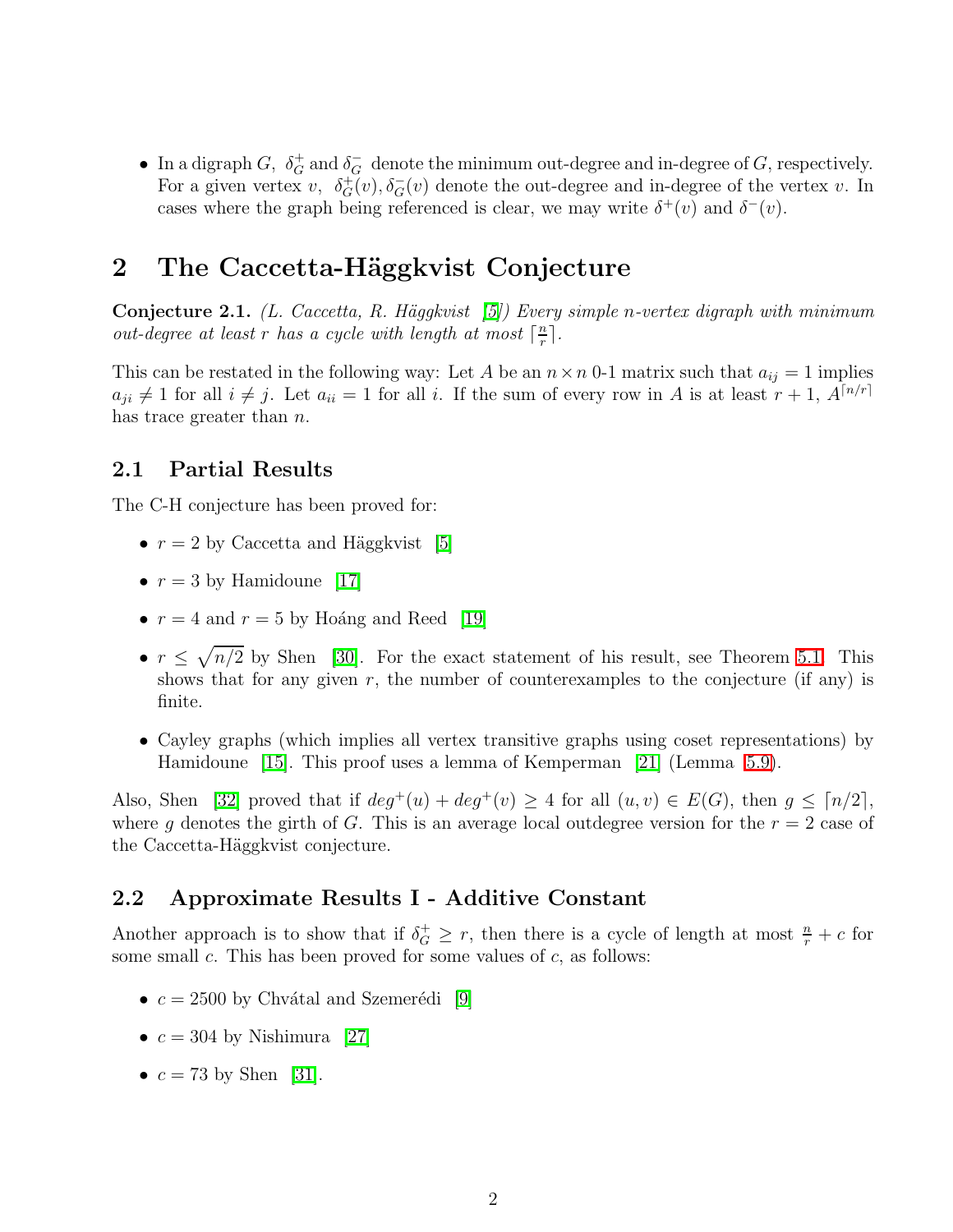### 2.3 Approximate Results II - Special Case n/3

The case  $r = n/2$  is trivial, but  $r = n/3$  has received much attention. Research has sought the minimum constant c such that  $\delta_G^+ \geq cn$  in an n-vertex simple digraph G forces a directed cycle of length at most 3. The conjecture is that  $c = 1/3$ , and the current results are:

- $c \leq (3 \sqrt{5})/2 = 0.382$  by Caccetta and Häggkvist [\[5\]](#page-11-0)
- $c \leq (2\sqrt{6}-3)/5 = 0.3797$  by Bondy in a neat subgraph counting argument [\[4\]](#page-11-1)
- $c \leq 3 \sqrt{7} = 0.3542$  by [\[29\]](#page-13-4)

Similarly, Seymour, Graaf, and Schrijver [\[12\]](#page-12-5) asked for the minimum value of  $\beta$  so that when the minimum in- and out-degrees of G are at least  $\beta n$ , G has a directed cycle of length at most 3. They proved that  $\beta \leq 0.3487$  and gave a formula relating  $\beta$  and c. Shen applied this formula to his 1998 result to get a slight improvement to  $\beta \leq 0.3477$  [\[29\]](#page-13-4).

## 3 Seymour's Second Neighborhood Conjecture

This conjecture implies the special case of Caccetta-Häggkvist when both in- and out-degrees are at least  $n/3$ , and has received much attention of its own.

Conjecture 3.1. *(Seymour) Any simple digraph with no loops or digons has a vertex* v *whose second neighborhood is at least as big as its first neighborhood, i.e.*  $|N_2^+(v)| \ge |N^+(v)|$ .

The following is known for Seymour's second neighborhood conjecture:

- When G is a tournament, this is Dean's conjecture, and was proved by Fisher [\[13\]](#page-12-6) using probabilistic methods. There is also a combinatorial proof by Havet and Thomassé  $[18]$ .
- It was proved for digraphs with minimum outdegree  $\leq 6$  by Kaneko and Locke [\[20\]](#page-12-8).
- There is a vertex v where  $|N_2^+(v)| \ge \gamma |N^+(v)|$  and  $\gamma = 0.657298...$  is the unique real root of  $2x^3 + x^2 - 1 = 0$ . (Note the conjecture is that  $\gamma = 1$ ) by Chen, Shen, and Yuster [\[7\]](#page-12-9). They also claim a slight improvement to  $\gamma = 0.67815$  (proof unpublished).
- Godbole, Cole, and Wright [\[14\]](#page-12-10) showed that the conjecture holds for almost all digraphs.

## 4 r-Regular Digraphs

A digraph G is r-regular if every vertex v has  $\delta_G^+(v) = \delta_G^-(v) = r$ .

Conjecture 4.1. *(Behzad, Chartrand, Wall [\[2\]](#page-11-2)) The minimum number of vertices in an* r*regular digraph* G *with girth* g *is*  $r(g - 1) + 1$ *.* 

Behzad, Chartrand and Wall give an example achieving this by placing  $r(g - 1) + 1$  vertices on a circle with each vertex having edges to the next r vertices in clockwise order. The Caccetta-Häggkvist Conjecture is a generalization of this earlier conjecture.

The Behzad-Chartrand-Wall conjecture was proved for the following special cases: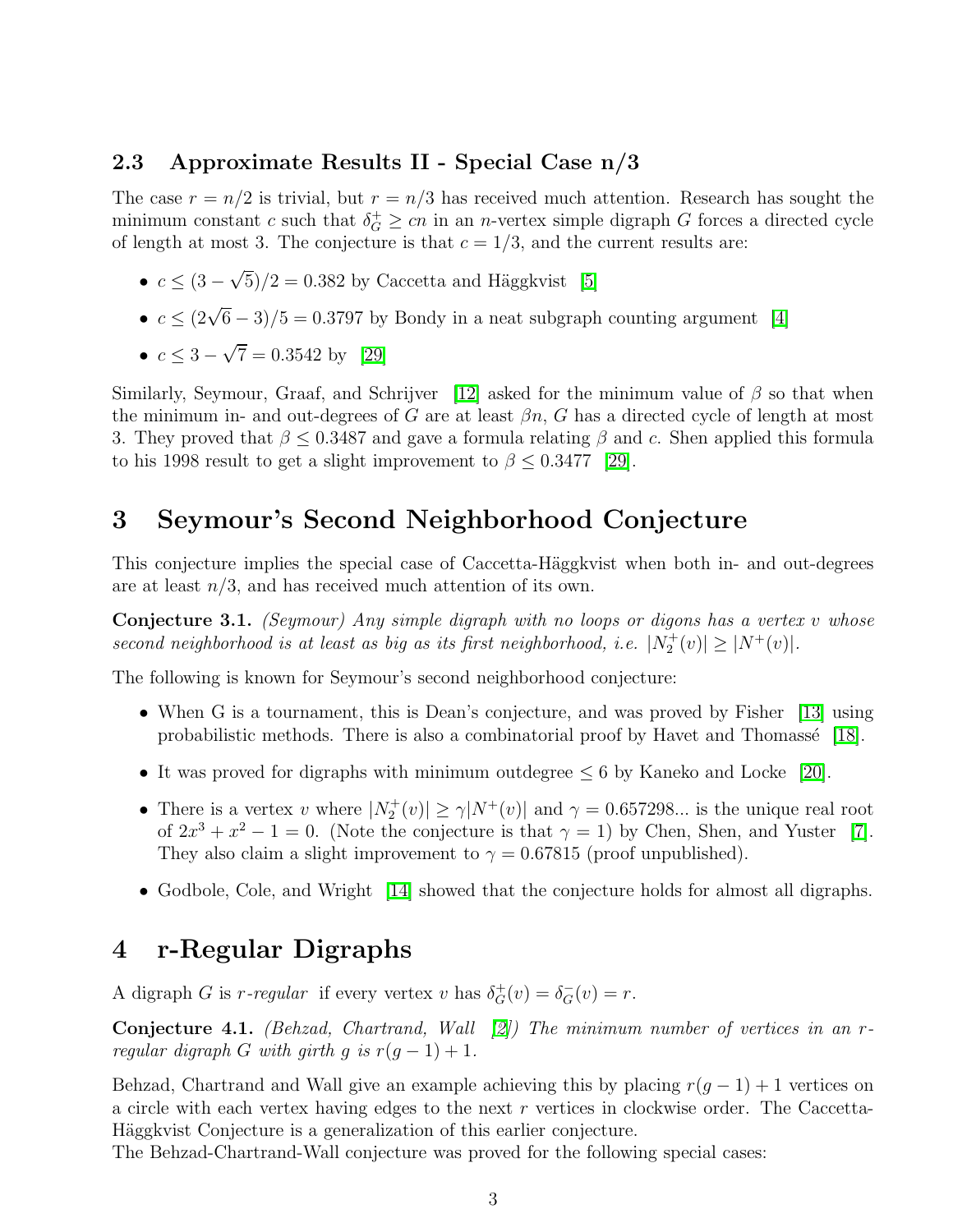- $r = 2$  by Behzad [\[1\]](#page-11-3)
- $r = 3$  by Bermond [\[3\]](#page-11-4)
- Vertex-transitive graphs by Hamidoune [\[16\]](#page-12-11)
- If  $\delta_G^+ \ge r$ , then  $g \le 3\lceil \frac nr \rceil$  $\frac{n}{r}\ln(\frac{2+\sqrt{7}}{3})$  $\left[\frac{\sqrt{7}}{3}\right] \approx \frac{1.312n}{r}$  by Shen [\[31\]](#page-13-3).

## <span id="page-3-0"></span>5 Related Results

**Theorem 5.1.** *(Shen* [\[30\]](#page-13-0)*)* For a digraph G on n vertices, if  $\delta_G^+ \geq r$ , and  $n \geq 2r^2 - 3r + 1$ , *then G has a cycle of length at most*  $\lceil \frac{n}{r} \rceil$  $\frac{n}{r}$ .

In a graph G, for  $u, v \in V(G)$ ,  $\kappa(u, v)$  denotes the maximum number of internally disjoint paths between u and v. If G is a digraph,  $\kappa$  counts the maximum number of internally disjoint directed paths from  $u$  to  $v$ .

In a graph G, for  $u, v \in V(G)$ ,  $\lambda(u, v)$  denotes the maximum number of edge-disjoint paths between u and v. If G is a digraph,  $\lambda$  counts the maximum number of edge-disjoint directed paths from  $u$  to  $v$ .

<span id="page-3-1"></span>Theorem 5.2. *(Thomassen [\[34\]](#page-13-5)) For all positive integers* r*, there is a digraph* D *without digons with*  $\delta_D^+ \ge r$  *and*  $\delta_D^- \ge r$  *such that:* 

- *i. no vertex*  $v \in V(D)$  *is contained in three openly disjoint circuits (that is, three circuits which pairwise share only* v*)*
- *ii. no edge*  $(x, y) \in E(D)$  *has*  $\kappa(y, x) \geq 3$ *.*

**Theorem 5.3.** *(Mader [\[25\]](#page-13-6))* For every integer  $k \geq 0$ , If G has  $|V(G)| > k^2(k+1)$  and at most  $k^2(k+1)$  *vertices of* G *have out-degree at most*  $k^3(k+1)$ *, then there are vertices*  $x \neq y$  *so that*  $\kappa(x, y) > k.$ 

## 5.1 Undirected Graph Theorems

**Theorem 5.4.** *(Mader [\[22\]](#page-12-12))* Every graph G with  $\delta_G \geq r$  contains vertices x, y with  $\kappa(x, y) \geq r$ *when*  $r \geq 1$ *.* 

**Theorem 5.5.** *(Mader [\[23\]](#page-12-13))* Every graph G with  $\delta_G \geq r$  contains  $r + 1$  vertices  $v_1, \ldots, v_{r+1}$ with  $\lambda(v_i, v_j) \geq r$  for all  $i \neq j$ .

### 5.2 Additive Number Theory Results

Given an additive group  $\Gamma$ , and sets  $A, B \subseteq \Gamma$ , let  $A + B := \{a + b \mid a \in A, b \in B\}$ , and  $A \hat{+} B$ :=  $\{a + b \mid a \in A, b \in B, a \neq b\}$ . Finally, for a positive integer r, let  $rB := \{b_1 + \cdots + b_h | \text{ all }$  $b_i \in B$ , not necessarily distinct.

**Theorem 5.6.** *(Cauchy* [\[6\]](#page-11-5) and Davenport [\[10\]](#page-12-14), [\[11\]](#page-12-15)) Let p be a prime, and  $A, B \subseteq \mathbb{Z}/p\mathbb{Z}$  be *nonempty.* Then  $|A + B| \ge \min(p, |A| + |B| - 1)$ .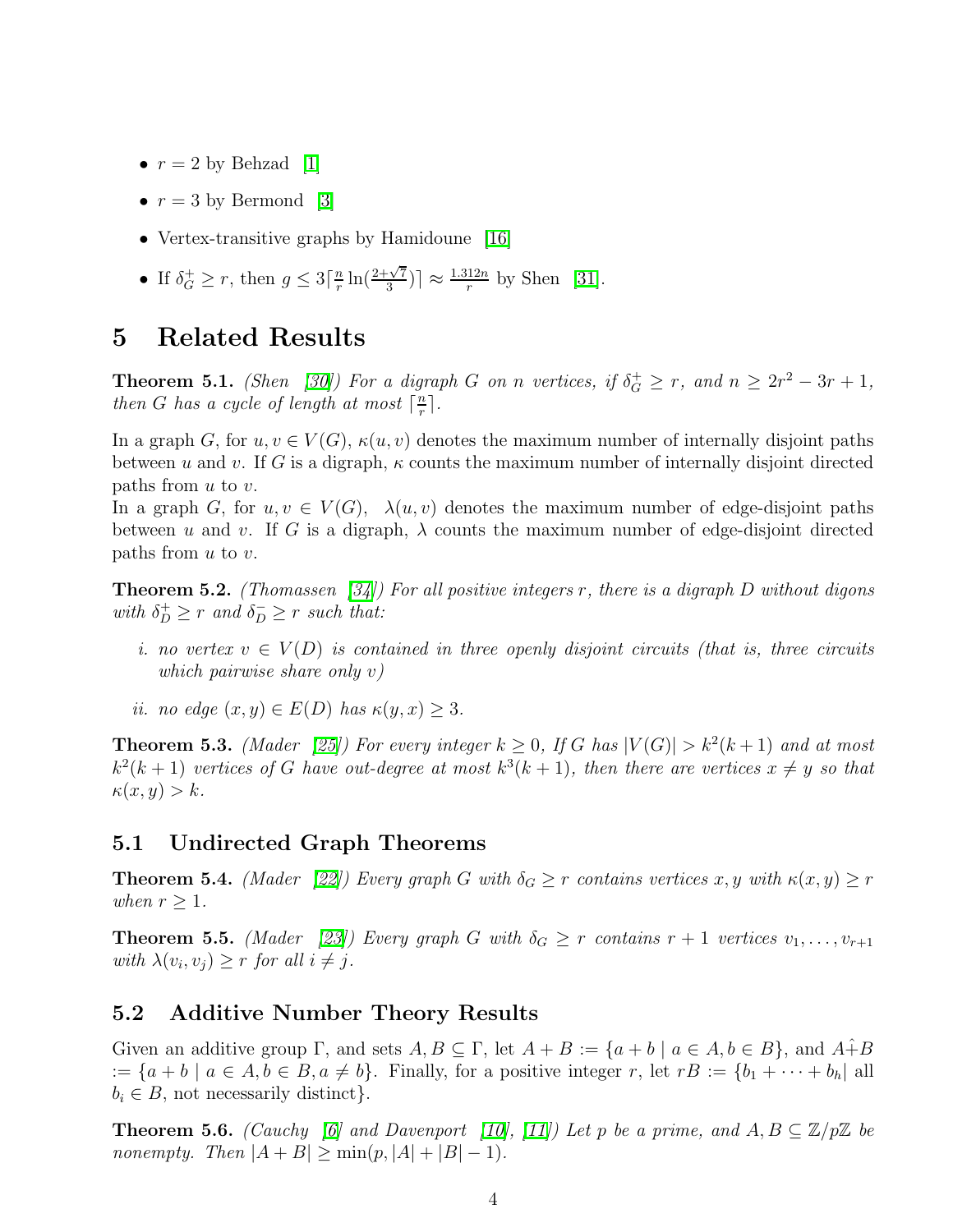**Theorem 5.7.** *(I. Chowla [\[8\]](#page-12-16))* Let m be a positive integer, and  $A, B \subseteq \mathbb{Z}/m\mathbb{Z}$  such that  $0 \in B$ *and*  $gcd(b, m) = 1$  *for all nonzero*  $b \in B$ *. Then*  $|A + B| \ge \min(m, |A| + |B| - 1)$ *.* 

<span id="page-4-1"></span>Theorem 5.8. *(Dias de Silva and Hamidoune [\[33\]](#page-13-7)) The Erd¨os-Heilbronn Conjecture: Let*  $A \subseteq \mathbb{Z}/p\mathbb{Z}$ , with p prime. Then  $|A+A| \ge \min(2|A|-3, p)$ .

<span id="page-4-0"></span>For a multiplicative group  $\Gamma$  and sets  $A, B \subseteq \Gamma$ , let  $AB := \{ab \mid a \in A, b \in B\}.$ 

**Lemma 5.9.** *(Kemperman* [\[21\]](#page-12-3)*)* Given a group  $\Gamma$  and finite non-empty subsets  $A, B \subseteq \Gamma$ , if  $1 \in A, B$  *but*  $(1,1)$  *is the only pair*  $(a, b)$  *with*  $a \in A, b \in B$  *such that*  $ab = 1$ *, then*  $|AB| \ge$  $|A| + |B| - 1$ .

We say G is a *layered digraph* if G is a digraph with  $V(G) = \bigcup_{i=0}^{h} V_i$  with  $V_i \neq \emptyset$ , and  $V_i \cap V_j = \emptyset$ for all  $i \neq j$ , and  $(u, v) \in E(G)$  implies  $u \in V_{i-1}, v \in V_i$  for some  $i \in \{1, ..., h\}$ . A *Plünnecke graph* is a layered digraph G with the following two properties:

- 1. If  $u, v, w_1, \ldots, w_k$  are vertices of G with  $(u, v), (v, w_1), \ldots, (v, w_k) \in E(G)$ , then there are distinct vertices  $v_1, \ldots, v_k$  so that  $(u, v_i), (v_i, w_i) \in E(G)$  for  $i = 1, \ldots, k$ .
- 2. If  $v, w, u_1, \ldots, u_k$  are vertices of G with  $(v, w), (u_1, v), \ldots, (u_k, v) \in E(G)$ , then there are distinct vertices  $v_1, \ldots, v_k$  so that  $(u_i, v_i), (v_i, w) \in E(G)$  for  $i = 1, \ldots, k$ .

Let G be a digraph, and  $X, Y$  nonempty subsets of  $V(G)$ . Then  $Im(X, Y) := \{y \in Y |$  there is a directed path from X to y}. The *magnification ratio*  $D(X, Y)$  is

$$
D(X,Y) := \min_{Z \subseteq X, Z \neq \emptyset} \left\{ \frac{|Im(Z,Y)|}{|Z|} \right\}.
$$

**Theorem 5.10.** *(Plünnecke* [\[28\]](#page-13-8)*)* In a Plünnecke graph, let  $D_i = D(V_0, V_i)$ . Then

$$
D_1 \ge D_2^{\frac{1}{2}} \ge \cdots \ge D_h^{\frac{1}{h}}.
$$

The following are consequences of applying Plünnecke's Inequalities to a special graph created from subsets  $A, B$  of a group:

**Theorem 5.11.** *For sets*  $A, B \subset \Gamma$ *:* 

- *1.*  $|iB|^{\frac{1}{i}} \ge |hB|^{\frac{1}{h}}$  for all  $0 \le i < h$ .
- 2. If  $|B| = k$ , and  $|B + B| \le ck$ , then  $|hB| \le c^h k$ .
- *3.* If  $|A| = n$ , and  $|A + B| < cn$  then for all  $k, \ell \in \mathbb{Z}^+$ , we have that  $|kB \ell B| \leq c^{k+\ell} n$  where  $kB - \ell B$  denotes the set of all elements expressable as  $(b_1 + \cdots + b_k) - (b'_1 + \cdots + b'_\ell)$  where *all*  $b_i$ ,  $b'_i$  are in  $B$ .

**Theorem 5.12.** *(generalization of Erdös-Heilbronn (Thm.* [5.8\)](#page-4-1)) Let  $A, B \subseteq \mathbb{Z}/p\mathbb{Z}$ *, with* p prime *and*  $|A| \neq |B|$ *. Let*  $C = A + B$ *. Then*  $|C| \geq \min(|A| + |B| - 2, p)$ *.*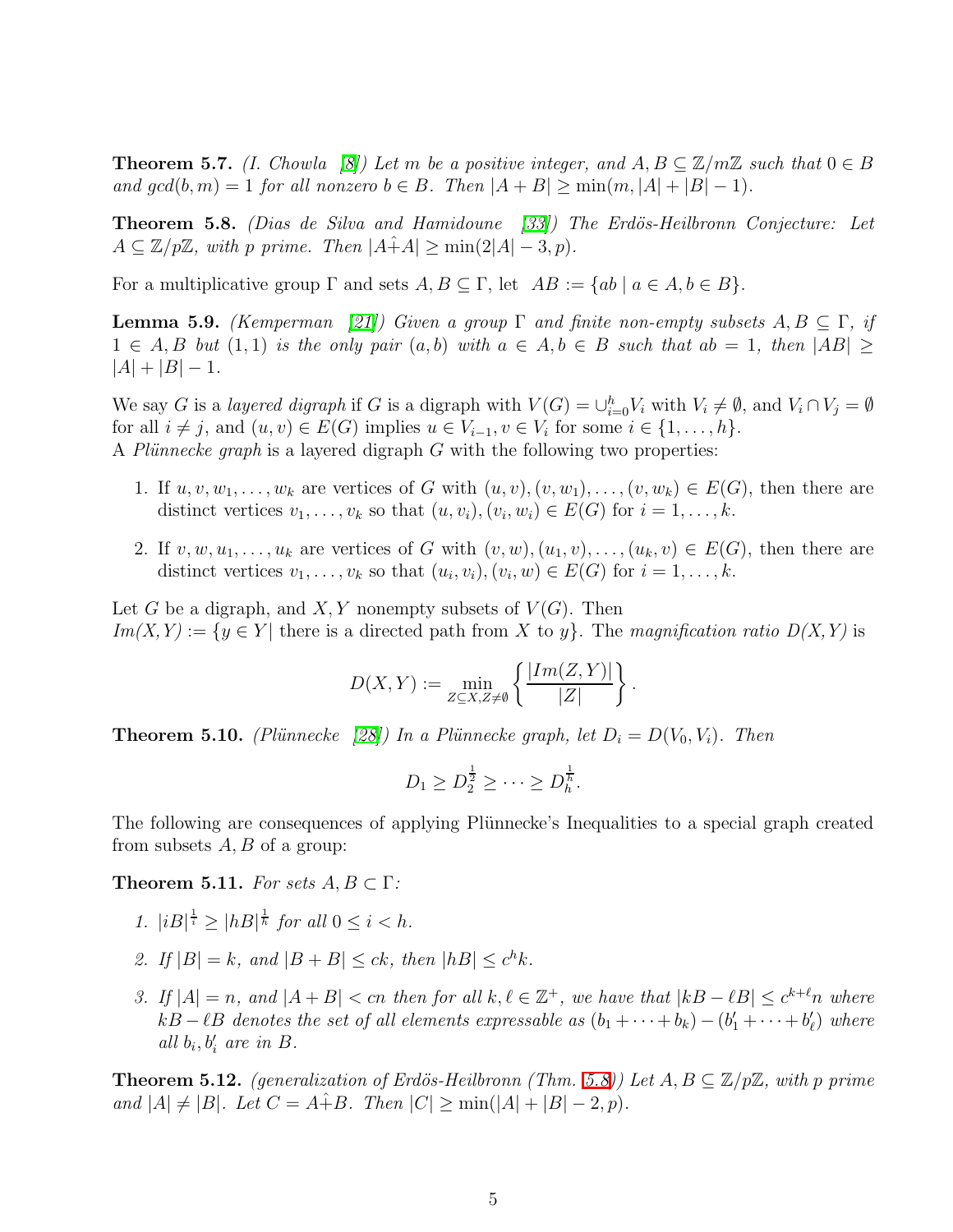## 6 Open Problems and Conjectures

#### 6.1 Rainbow Conjectures

#### 6.1.1 A Colored Generalization of Seymour's Second Neighborhood

Given a digraph  $G = (V, E)$  with each edge  $e \in E$  having a set  $S_e$  of labels in  $\{1, 2, \ldots, k_G\}$ , a *rainbow* structure H in G (such as a path or cycle) means one in which there is a way to assign each edge  $e \in E(H)$  a label  $\ell(e) \in S_e$  so that  $ell(e) \neq \ell(f)$  for all edges  $e \neq f$  in  $E(H)$ .

<span id="page-5-0"></span>Conjecture 6.1. *(Seymour, Sullivan)* Let G be a simple digraph on the vertex set V, and  $E_1, \ldots, E_k \subseteq E(G)$ . Say an edge  $e \in E(G)$  has label set  $S_e \subseteq \{1, \ldots, k\}$  where  $i \in S_e$  if and only *if*  $e \in E_i$ *. Finally, let*  $G_i = (V, E_i)$ *.* 

- *i. There exists a rainbow (di)cycle in* G *or*
- *ii.* There exists a vertex v such that  $|\{w \mid \text{there exists a rainbow path from } v \text{ to } w\}| \geq \sum_{i=1}^{k} \delta_G^+$  ${}_{G_i}^+(v)$ .

*Notes:* This is false if you require that the colors appear in an increasing order (cyclic on the cycle). We have been able to show that this conjecture holds when  $G_1, \ldots, G_k$  are Cayley graphs on a common group  $\Gamma$  (using induction on Lemma [5.9\)](#page-4-0), and when  $\delta_G^+$  $G_i^+(v) \leq 1$  for all v and all i except  $i = 1$ , where we allow the outdegrees to be unbounded (but finite).

#### 6.1.2 Implications of Conjecture [6.1](#page-5-0)

Conjecture 6.2. *Seymour's Second Neighborhood Conjecture*

*Notes:* To see this, for a digraph H, let  $k = 2$ ,  $G = H$ , and  $E_1 = E_2 = E(H)$ .

Conjecture 6.3. *Caccetta-H¨aggkvist Conjecture (general case)*

*Notes:* For a digraph H, take  $G = H$ ,  $k = \lceil \frac{n}{\delta_t^2} \rceil$  $\frac{n}{\delta_H^+}$ , and  $E_1 = \cdots = E_k = E(H)$ . We must get a rainbow cycle because the sum of the outdegrees at each vertex is  $\geq n$ . This corresponds to a dicycle of length at most  $\lceil \frac{n}{\delta_t^+} \rceil$  $\frac{n}{\delta_H^+}$  in H, as desired.

<span id="page-5-1"></span>**Conjecture 6.4.** Any simple digraph with no loops or digons has a vertex v such that  $|N_2^+(v)| +$  $|N^+(v)| \geq 2|N^-(v)|$ .

*Notes:* Recall, for comparison, SSN can be written as  $|N_2^+(v)| + |N^+(v)| \ge 2|N^+(v)|$ . To see how Conjecture [6.1](#page-5-0) implies [6.4,](#page-5-1) take a simple digraph H with no loops or digons, and set  $G = H$  and  $E_1 = E_2 = E(H)$ . G cannot have a rainbow cycle by definition of H. Define  $N_G^{+*}(u) = \{$ vertices you can reach by a rainbow path in G from  $u$ , and  $N_G^{-*}(u) = \{$ vertices that have a rainbow path in G to u}. Let  $E_3$  be the edges  $\{(u, v) \mid v$  is not in the set  $N_G^{-*}(u)\}$ . Let  $G' = H$ , and have subsets  $E_1, E_2, E_3 \subseteq E(G')$  giving rise to label sets  $S'_e \subseteq \{1, 2, 3\}$  for  $e \in G'$ . We can see from these definitions that for any u in  $V(G')$ ,

$$
\sum_{i=1}^{3} \delta_{G_i}^+(u) = 2|N^+(u)| + ((n-1) - |N^-(u)| - |N_2^-(u)|),
$$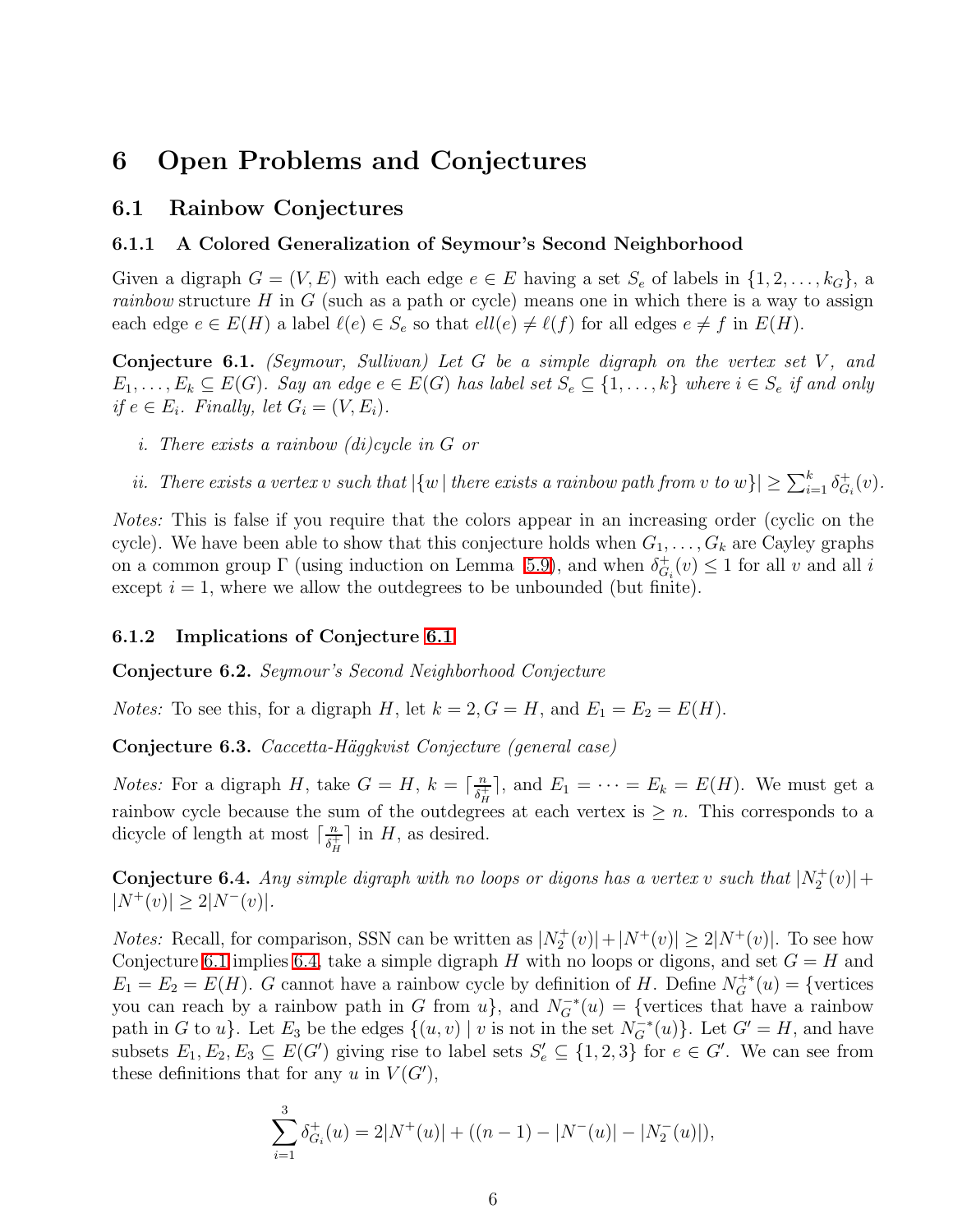where all neighborhoods referenced on the RHS are in  $H$ . We can rewrite this as:

$$
\sum_{i=1}^{3} \delta_{G_i}^+(u) = ((n-1) - (|N^-(u)| + |N_2^-(u)| - 2|N^+(u)|)).
$$

Then  $\sum_{i=1}^{3} \delta_G^+$  $\mathcal{F}_{G_i}(u) \geq n$  whenever  $|N^-(u)| + |N_2^-(u)| < 2|N^+(u)|$ . If this were true for all vertices u, then no vertex could have  $|N_{G'}^{+*}(u)| \ge \sum_{i=1}^3 \delta_G^+$  $\sigma_{G_i}^+(u) \geq n$ , so we must have a rainbow cycle in  $G'$ , by Conjecture [6.1.](#page-5-0) However, by construction, since G has no rainbow cycle,  $G'$  has no rainbow cycle. Thus there is a vertex  $v \in V(H)$  so that  $|N^-(u)| + |N_2^-(u)| \ge 2|N^+(u)|$ . If we reverse all edges in H, this gives  $|N^+(u)| + |N_2^+(u)| \ge 2|N^-(u)|$ , as claimed.

<span id="page-6-0"></span>**Conjecture 6.5.** *(Seymour) Under the hypotheses of Conjecture* [6.1,](#page-5-0)  $if |V| = d$  and  $\sum_{i=1}^{k} \delta_{G_i}(v) \ge$ d *for all* v*,* G *must have a rainbow cycle.*

*Note:* This conjecture is false if  $|V| = d$  is replaced by  $|V| = d + 1$ .

#### 6.1.3 Other Conjectures Inspired by (or related to) Conjecture [6.1](#page-5-0)

If we believe Seymour's second neighborhood conjecture and Conjecture [6.1](#page-5-0) (specifically [6.4\)](#page-5-1), we might be led to ask if the following holds:

Conjecture 6.6. *("Compromise Conjecture") Any simple digraph with no loops or digons has a* vertex *v* such that  $|N_2^+(v)| \ge |N^-(v)|$ .

**Conjecture 6.7.** Any simple digraph with no loops or digons has a vertex v such that  $|N_2^+(v)| +$  $|N^+(v)| \ge 2 \min(|N^-(v)|, |N^+(v)|)$ .

**Conjecture 6.8.** *Under the hypotheses of Conjecture* [6.1,](#page-5-0) if  $\delta_{G_i}^+ \geq r_i$ , and  $\sum_{i=1}^t r_i \geq |V|$ , there *is a rainbow cycle in* G*.*

**Conjecture 6.9.** *Under the hypotheses of Conjecture* [6.1,](#page-5-0) if  $\sum_{i=1}^{t} \delta_G^+$  $G_i^+(v) \geq |V|$  *for all vertices* v*, there is a rainbow cycle in* G*.*

Conjecture 6.10. *(Devos) Under the hypotheses of Conjecture [6.1,](#page-5-0) if there is no rainbow cycle in* G *with strictly increasing edge labels, then the average number of vertices reachable from a*  $\emph{fixed vertex $v$ by label-increasing (possibly trivial) paths is at least $1+\sum_{i=1}^k \delta_G^+$}$  $^+_{{G_i}^{\textstyle\cdot}}$ 

*Note:* This can be proved when  $G_i = \text{Cayley}(\Gamma, A_i)$  for some group  $\Gamma$ , using Lemma [5.9](#page-4-0)

## 6.2 Second &  $K^{th}$  Neighborhood Conjectures

Conjecture 6.11. *Is Seymour's Second Neighborhood true for locally finite digraphs? What if we just require the outdegrees to be finite?*

Conjecture 6.12. *(Thomass´e) Let* G *be a digraph with no directed cycle of length at most three. Then there is a vertex*  $v \in V(G)$  *with*  $\delta^+(v)$  *at most the number of non-neighbors of*  $v$ *.* 

The following generalization of second neighborhood to kth neighborhood was taken from a (unpublished) paper of Serge Burckel: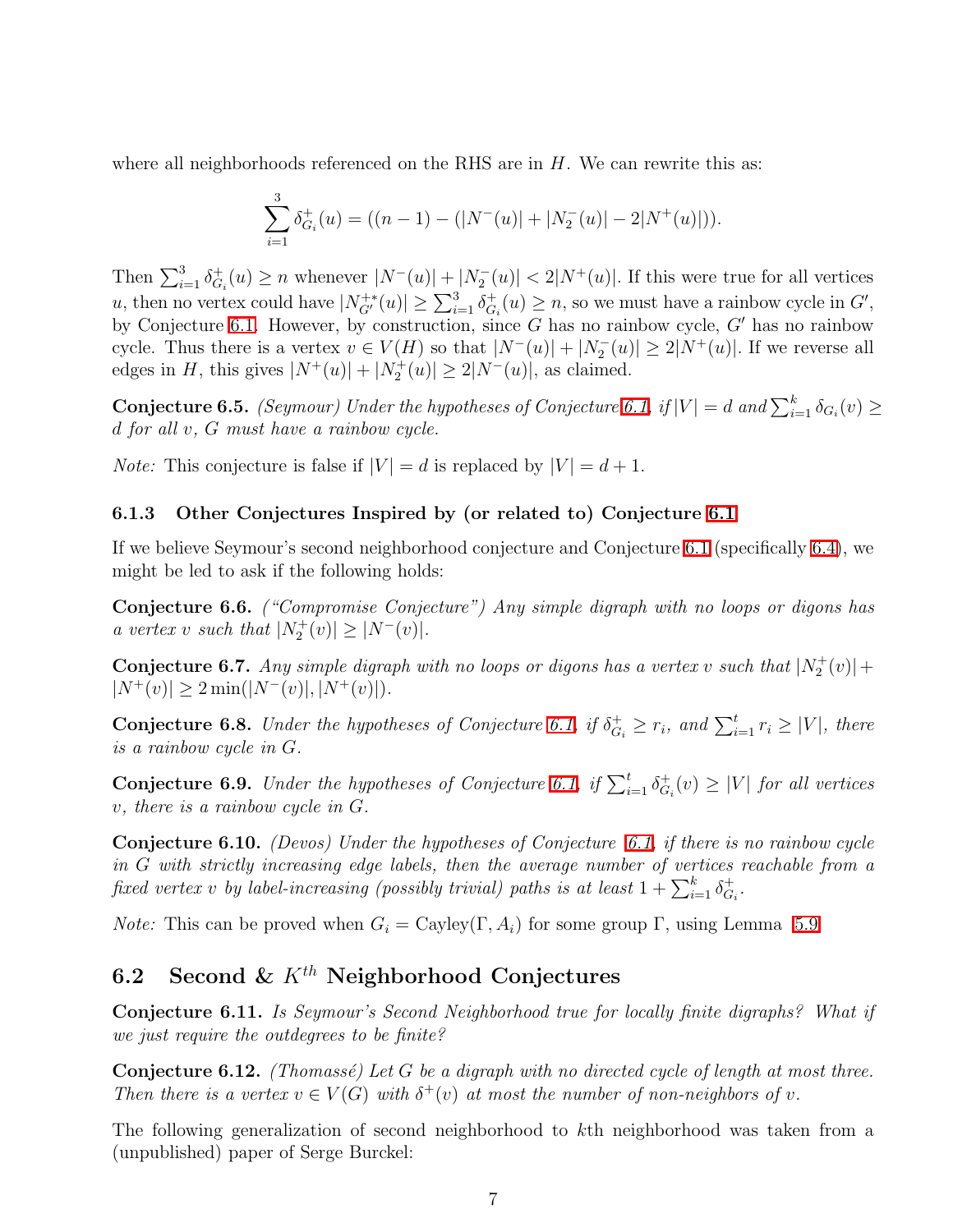Conjecture 6.13. *Any simple digraph with no directed cycles of length at most* k *has a vertex* v such that  $|N_k^+$  $|k^+(v)| \ge |N^+_{k^-}$  $|k-1}(v)|$ .

Serge Burckel also asked the following structural question:

**Conjecture 6.14.** For any k and any digraph G, define  $G^*$  to be those vertices with  $|N_2^+(v)| \ge$  $|N^+(v)|$ . Then any vertex of out-degree k is at distance at most k from a vertex in  $G^*$ .

*Notes:* He motivates this with the following remark: "If a vertex x has one successor y, then if y has no successors,  $y \in G^*$ , otherwise  $x \in G^*$ . This property seems to generalize for any out-degree, and if it is true, is optimal considering 'pyramids' where any vertex of out-degree  $k$ is at distance exactly  $k$  from the (unique) solution." His 'pyramids' are formed by placing one vertex, then two in the row beneath it, and so forth  $(i$  vertices in row  $i)$  to form a triangle. The vertices in row i are then completely joined to all vertices in row  $i - 1$  for  $i \geq 2$ .

Conjecture 6.15. *(Seymour &/or Jackson) If* G *is an Eulerian digraph with no loops or digons, then*

$$
\sum_{v \in V(G)} |N_2^+(v)| \ge \sum_{v \in V(G)} |N^+(v)|.
$$

Conjecture 6.16. *(Thomass´e & Kral) Let* G *be an Eulerian digraph on* n *vertices, so that*  $|E(G)| \geq n^2/3$ . Then G has a directed cycle of length at most three.

### 6.3 Matrices

Conjecture 6.17. *The following were all presented by Seymour, with no other attributions given:* For the following questions, matrices are assumed to be  $n \times n$  0-1 matrices such that  $a_{ij} = 1$ *implies*  $a_{ji} \neq 1$ *, and all diagonal elements equal to* 1*.* 

- 1. Let  $A_1, A_2, \ldots, A_{\lceil n/r \rceil}$  *be matrices (not necessarily distinct) so that the row sums of*  $A_i$  *are at least*  $r + 1$  *for all i*. Does  $A_1A_2 \cdots A_{\lfloor n/r \rfloor}$  *have trace*  $> n$ ? *This is a special case of Conjecture [6.5.](#page-6-0)*
- 2. Let  $A_1, A_2, \ldots, A_t$  be matrices (not necessarily distinct) so  $A_i$  has row sums at least  $r_i + 1$ and  $\sum_{i=1}^{t} r_i \geq n$ . Does  $A_1 A_2 \cdots A_t$  have trace  $\geq n$ ? This is equivalent to Conjecture [6.5.](#page-6-0)
- *3. Form a digraph from the matrices*  $A_1, \ldots, A_t$  *by putting*  $t+1$  *copies of the vertex set* V *in a row, connecting copy*  $k$  *of*  $v$  *to copy*  $k + 1$  *of*  $v$  *with a horizontal edge for all vertices*  $v$  *and all* k, and then from copy k to copy  $k+1$  put in the edge from copy k of  $v_i$  to copy  $k+1$  of  $v_j$  precisely when  $a_{ij} = 1$  in matrix  $A_k$  for  $k = 1, \ldots, t$ . The question now is whether there *exists a vertex* u *so that there is a non-trivial (i.e. not all horizontal edges) path from copy* 1 *of* u to copy  $t + 1$  *of* u.
- *4. If we "squish" all the bipartite graphs from the previous items so they live on a single copy of* V, marking edges from copy i to copy  $i + 1$  with color i, then we have the sum of the *(colored) outdegrees at each vertex is at least* n*, and we're asking for a non-trivial rainbow cycle which has the colors appearing in increasing order.*

For a matrix A, the *spectral radius of A* is defined to be  $\max\{|\lambda| : \lambda$  an eigenvalue of A.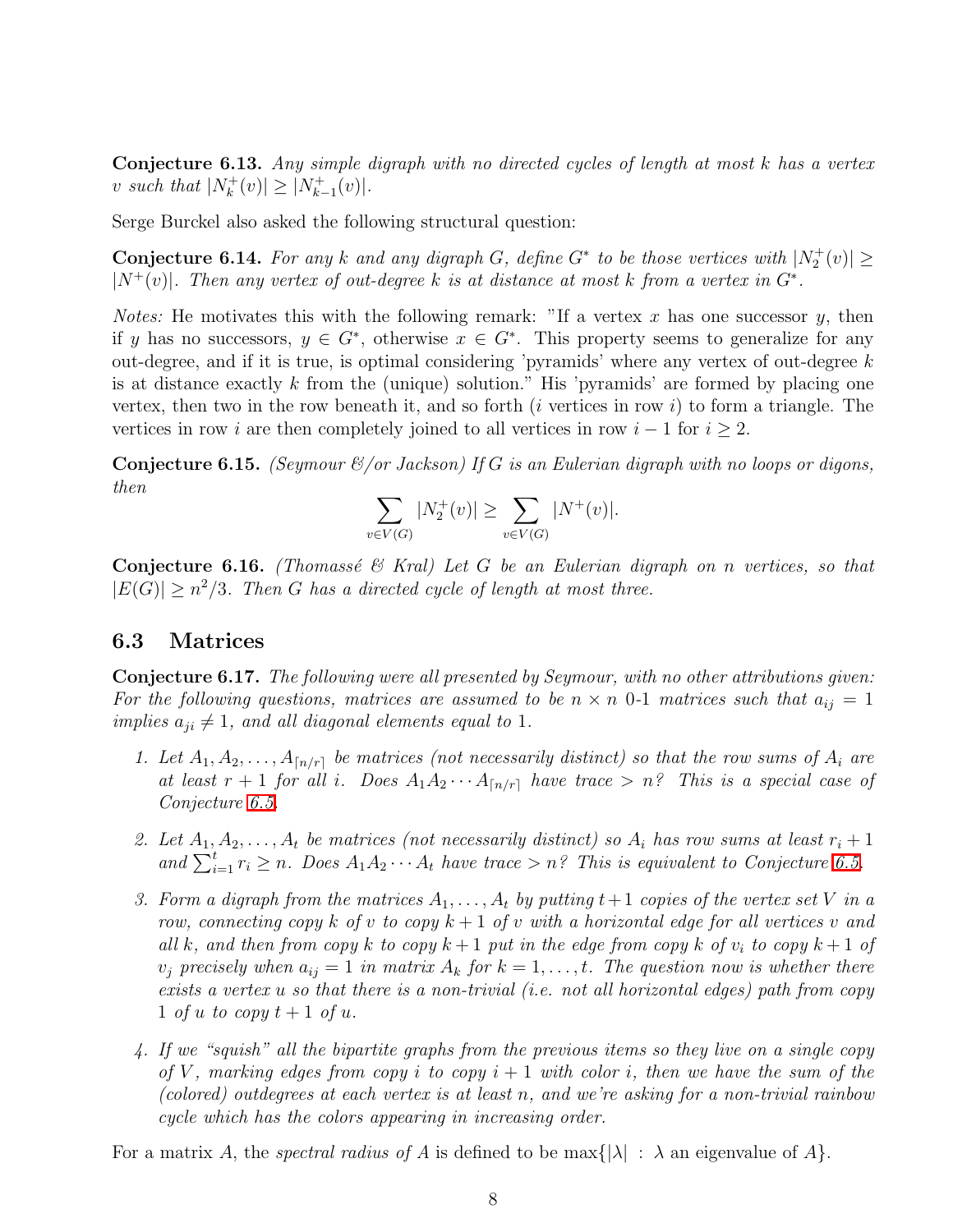Conjecture 6.18. *(Charbit) Let* A *be the adjacency matrix of a digraph* G *with zero on the diagonal and*  $a_{ij} = 1$  *if and only if the edge*  $(i, j) \in E(G)$ *. If the spectral radius of* A *is at least*  $n/k$ *, then* G has a cycle of length  $\leq k$ .

### <span id="page-8-1"></span>6.4 Disjoint Cycles

**Conjecture 6.19.** *(Bermond-Thomassen)* In a digraph D with  $\delta_D^+ \geq 2k - 1$ , there are k vertex *disjoint cycles.*

<span id="page-8-0"></span>*Notes:* Open for  $k \geq 3$ , and the proof for  $k = 2$  by Thomassen is not intuitive.

Conjecture 6.20. *(Ho´ang & Reed) If* G *is a digraph with minimum outdegree* r*, then there are directed cycles*  $C_1, \ldots, C_r$  *such that for all*  $\ell$ *,* 

$$
|V(C_{\ell}) \cap (\cup_{i=1}^{\ell-1} V(C_i))| \leq 1.
$$

*Notes:* The related conjecture that given minimum outdegree at least  $r$ , there should be a vertex v with r cycles through v which are otherwise vertex-disjoint is false. A counterexample for  $r = 3$ was given by Thomassen in 1985 (see Theorem [5.2](#page-3-1) for his complete result). Adding the condition that the minimum indegree is also at least  $r$  does not improve the veracity of the conjecture, though it is still open when indegree and outdegree are identically r everywhere.

## 6.5 Connectivity

**Conjecture 6.21.** *(Hamidoune, 1981)* Let D be a digraph with  $\delta_D^+ \ge r$ ,  $\delta_D^- \ge r$ , and  $r \ge 1$ . *Then there is an edge*  $(x, y)$  *such that*  $\kappa(y, x) \geq r$ *.* 

Note that a counterexample to the above conjecture for all  $r \geq 3$  is given by Thomassen in Theorem [5.2.](#page-3-1)

**Conjecture 6.22.** *(Mader)* If a digraph D has  $\delta_D^+ \ge r$ *, then there are vertices*  $x \neq y$  *such that*  $\lambda(x, y) \geq r$ *. Also, there is an edge*  $(x, y)$  *so that*  $\lambda(x, y) \geq r$ *.* 

The first part of this conjecture was proven by Mader [\[24\]](#page-13-9) for  $\lambda(x, y) \ge r - 1$ .

### 6.6 Weighted Versions

Conjecture 6.23. *(Bollobás & Scott) Let*  $p : E(G) \rightarrow [0,1]$ . If  $\sum_{v \in N_G^+(u)} p(uv) \ge 1$  and  $\sum_{v \in N_G^-(u)} p(vu) \ge 1$  *for all*  $u \in V(G)$ *, there is a directed cycle in* G *of total weight*  $\ge 1$ *.* 

*Note:* There is a nice proof that there is a dipath of total weight at least 1.

**Conjecture 6.24.** *(Zhang) Let*  $G$  *be a digraph on* n *vertices, and*  $f : E(G) \rightarrow \{0, 1, \ldots\}$ *. If*  $\sum_{e \in E^+(v)} f(e) \ge n/k$  for all  $v \in V(G)$ , then there is a directed cycle C such that  $\sum_{e \in C}$  $\frac{1}{f(e)} \leq k$ .

*Counterexample:* (Charbit) Take the directed Cayley graph G with group  $G = \mathbb{Z}_8$ , and generators  $\{1, 2\}$ . Let the weight function f be 1 on 2-edges, and 2 on 1-edges (where r-edges are those coming from the generator r). Now let  $k = 3$ . We can calculate  $\sum_{e \in E^+(v)} f(e) = 4 \ge 8/3$  for all vertices v, but there is no directed cycle with  $\sum_{e \in C}$  $\frac{1}{f(e)} \leq 3.$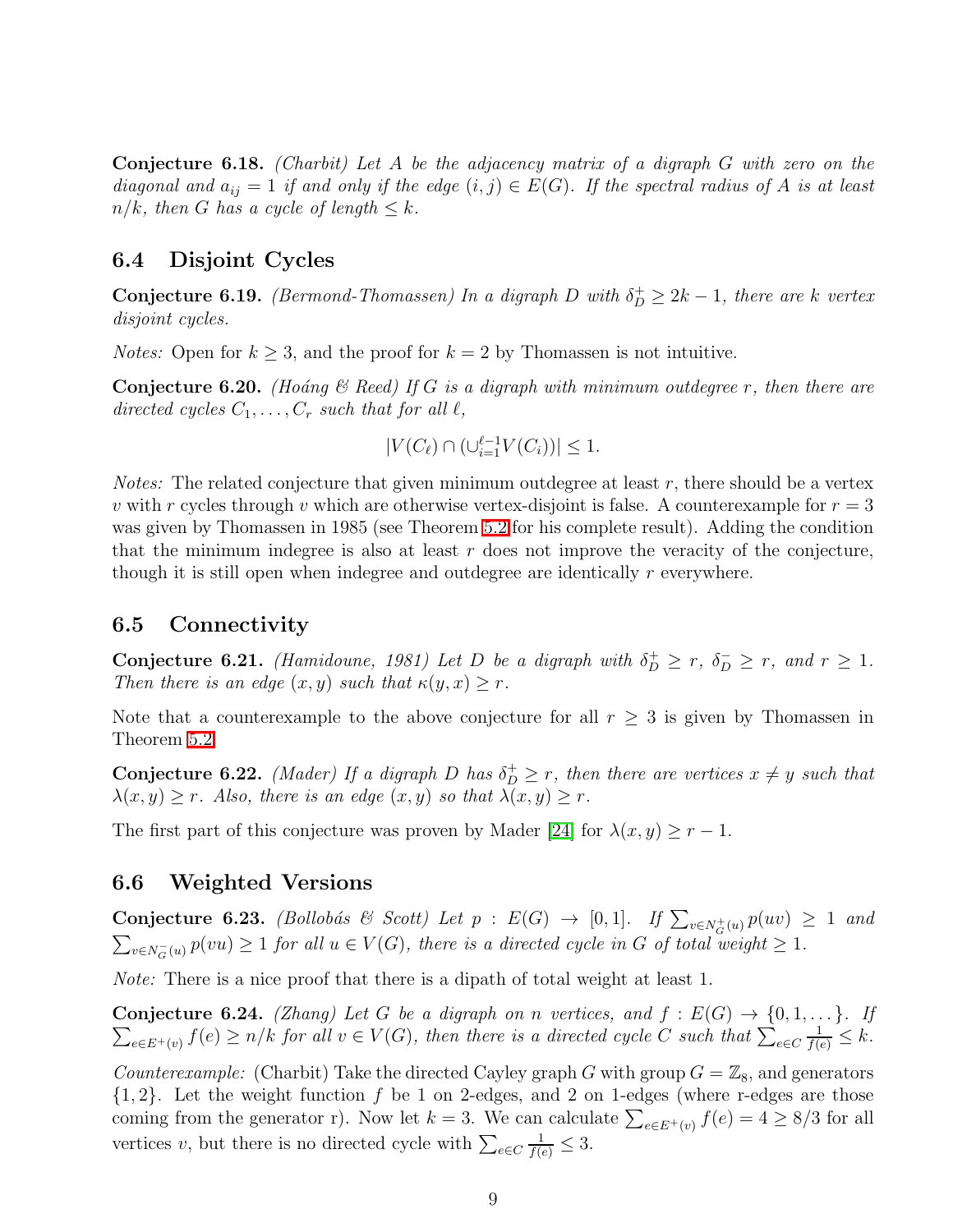## 6.7 Averaged Outdegree Conditions

Conjecture 6.25. *If* D *is a digraph on* n *vertices with*

$$
\sum_{v \in V(D)} \log(1 + \frac{1}{\delta_D^+(v)}) \ge n \log(1 + \frac{1}{r}),
$$

*then* D *has a cycle of length at most*  $\lceil n/r \rceil$ *.* 

*Counterexample:* Take a transitive tournament of size  $n - 1$ , and replace the edge from the vertex of out-degree  $n-2$  to the vertex of out-degree zero with a path of length 2 in the opposite direction (thus increasing the number of vertices to n).

Conjecture 6.26. *(Shen [\[32\]](#page-13-1)) Let* G *be a digraph with* n *vertices and minimum outdegree at least one.* If  $\delta_G^+(v) + \delta_G^+(u) \geq 2r$  for every edge  $(u, v)$  *in* G, then the girth g of G is at most  $\lceil n/r \rceil$ .

*Note:* This was proved by Shen for  $r = 2$  in [\[32\]](#page-13-1).

### 6.8 UnCategorized

The following conjecture would imply that in a counterexample for Caccetta-Häggkvist for  $r =$  $n/3$ , one can order the vertices so that at least 75% of the edges go from left to right:

Conjecture 6.27. *(Chudnovsky, Seymour, Sullivan) Let* G *be a simple digraph with* k *non-edges (unordered pairs*  $\{u, v\}$  *where both uv and vu are not in*  $E(G)$ *). If* G has no directed cycle of *length at most* 3*, one can delete at most* k/2 *edges from* G *and obtain a graph with no directed cycle.*

*Notes:* We know that there are tight examples for this conjecture (transitive tournaments,  $C_4$ , and products of these). It is also known that a minimal counterexample has no source or sink vertex, and no directed cut. Kostochka recently proved all vertices in a minimal counterexample have at least 3 and at most  $(n-1)/2$  non-neighbors. He has an argument using these facts to show the conjecture for all  $k \leq 14$ .

Conjecture 6.28. *(Devos) For any digraph* G *with no directed cycles of length at most three, there is a probability distribution* p *on*  $V(G)$  *such that at every vertex* v,  $p(N^+(v)) > p(N^-(v))$ *and*  $p(N_2^-(v)) \geq p(N^-(v))$ *, where*  $p(S) := \sum_{s \in S} p(s)$  *for a set*  $S \subseteq V(G)$ *.* 

*Notes:* For tournaments, such a distribution exists, and is unique. Its existence for a general digraph would imply Seymour's Second Neighborhood Conjecture, and actually it would suffice to just have a probability distribution p so that  $p(N_2^-(v)) \ge p(N^-(v))$  on average in G.

Given a digraph  $G = (V, E)$ , we say  $F \subseteq E(G)$  is a *feedback arc set* if the digraph  $G' = (V, E - F)$ has no directed cycles.

Conjecture 6.29. *(Lichiardopol's Conjecture) Every digraph* D *has some minimal feedback arc*  $set F$  *which contains a path of length*  $\delta_D^+$ .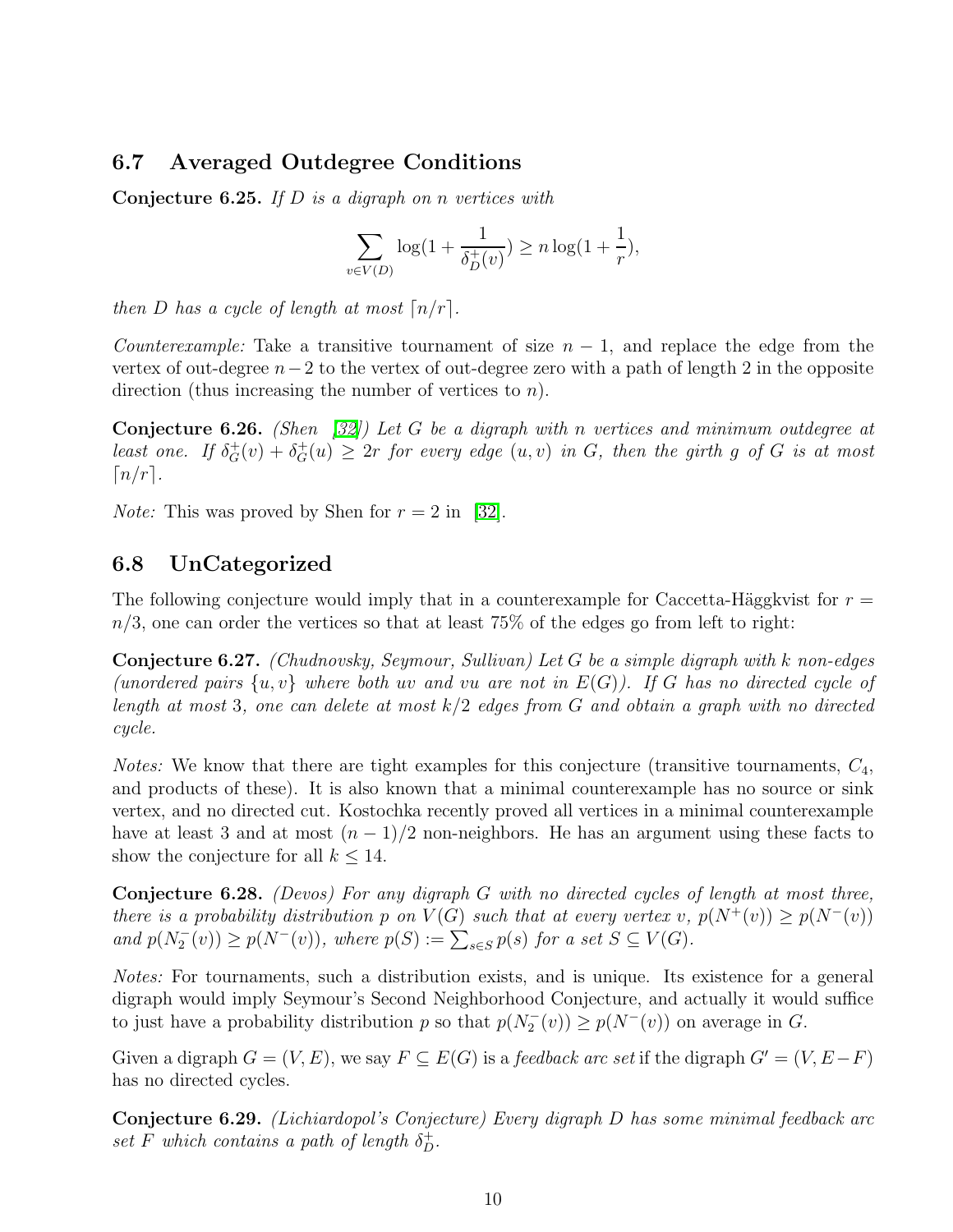*Notes:* This implies Hoáng & Reed [\(6.20\)](#page-8-0), Caccetta-Häggkvist [\(2.1\)](#page-1-0), Bermond-Thomassen [\(6.19\)](#page-8-1), and Thomassé  $(6.34)$ .

Conjecture 6.30. *(Mader, 1985) For all*  $k \in \mathbb{Z}^+$ , there exists  $r \in \mathbb{Z}^+$  such that every r-out*regular digraph contains a subdivision of the transitive tournament on* k *vertices.*

*Notes:* This conjecture is known for  $k = 3$  (where  $r = 2$ ), and  $k = 4$  ( $r = 3$  proven by Mader in 1996 [\[26\]](#page-13-10)). The existence of r for  $k = 5$  is still not known, though  $r = 6$  has been conjectured.

Conjecture 6.31. *(Shen) For a digraph* G *on* n *vertices of girth* g*, define*

$$
t(G,r) = \sum_{u: \delta_G^+(u) < r} (r - \delta_G^+(u)).
$$

*If*  $\delta_G^+ \geq 1$ *, then*  $n \geq r(g-1) + 1 - t(G, r)$ *.* 

Conjecture 6.32. *(Thomassé) If G is a loopless digon-free digraph the maximum number of induced directed 2-edge paths is*  $n^3/15 + \mathcal{O}(n^2)$ *.* 

*Notes:* First, note that  $n^3/15 + \mathcal{O}(n^2)$  can be obtained by substituting  $C_4$ 's inside  $C_4$ 's. Next, given a digraph G, let  $\tau$  be the number of induced directed 2-paths,  $\eta$  the number of induced edges, and  $\theta$  the number of cyclic triangles. Then if  $|V(G)| = n$ ,

$$
\tau + \eta/3 + 2\theta = n^3/12 + \mathcal{O}(n^2) - \frac{1}{6} \sum_{v \in V(G)} \left( (\delta^+(v) - \delta^-(v))^2 + \left(\frac{n}{2} - \delta^+(v)\right)^2 + \left(\frac{n}{2} - \delta^-(v)\right)^2 \right).
$$

Füredi rewrote the terms on the right hand side in terms of  $\tau$ ,  $\eta$ , and  $\theta$ , and showed

$$
\tau \le \frac{n^3}{12} + \mathcal{O}(n^2).
$$

Bondy has a slight improvement of this result, proving that

$$
\tau \le \frac{2n^3}{25}.
$$

Define an  $\alpha/\beta$ *-digraph* to be a digraph D on vertex set V and edges defined by  $\sigma_1, \ldots, \sigma_\beta$ permutations (linear orders) on V where the edge  $(i, j) \in E \iff i < j$  in at least  $\alpha$  of the  $\sigma_i$ . We say *G* is a *majority digraph* if  $\frac{\alpha}{\beta} > 2/3$ .

Conjecture 6.33. *(Thomassé & Charbit) Caccetta-Häggkvist holds for 3/4-digraphs.* 

<span id="page-10-0"></span>*Notes:* Majority digraphs have no cycles of length at most three. The class of 3/4-digraphs is stable under substitution, and contains the circular interval graph on  $3k + 1$  vertices with outdegree k going clockwise. The class includes all known extremal examples for  $C-H$ , yet this class of 3/4-digraphs seems manageably small. It is still open whether or not 3/4 digraphs must have vertices x of outdegree less than  $n/3$ . One can more generally ask if Caccetta-Häggkvist holds for larger classes of majority digraphs.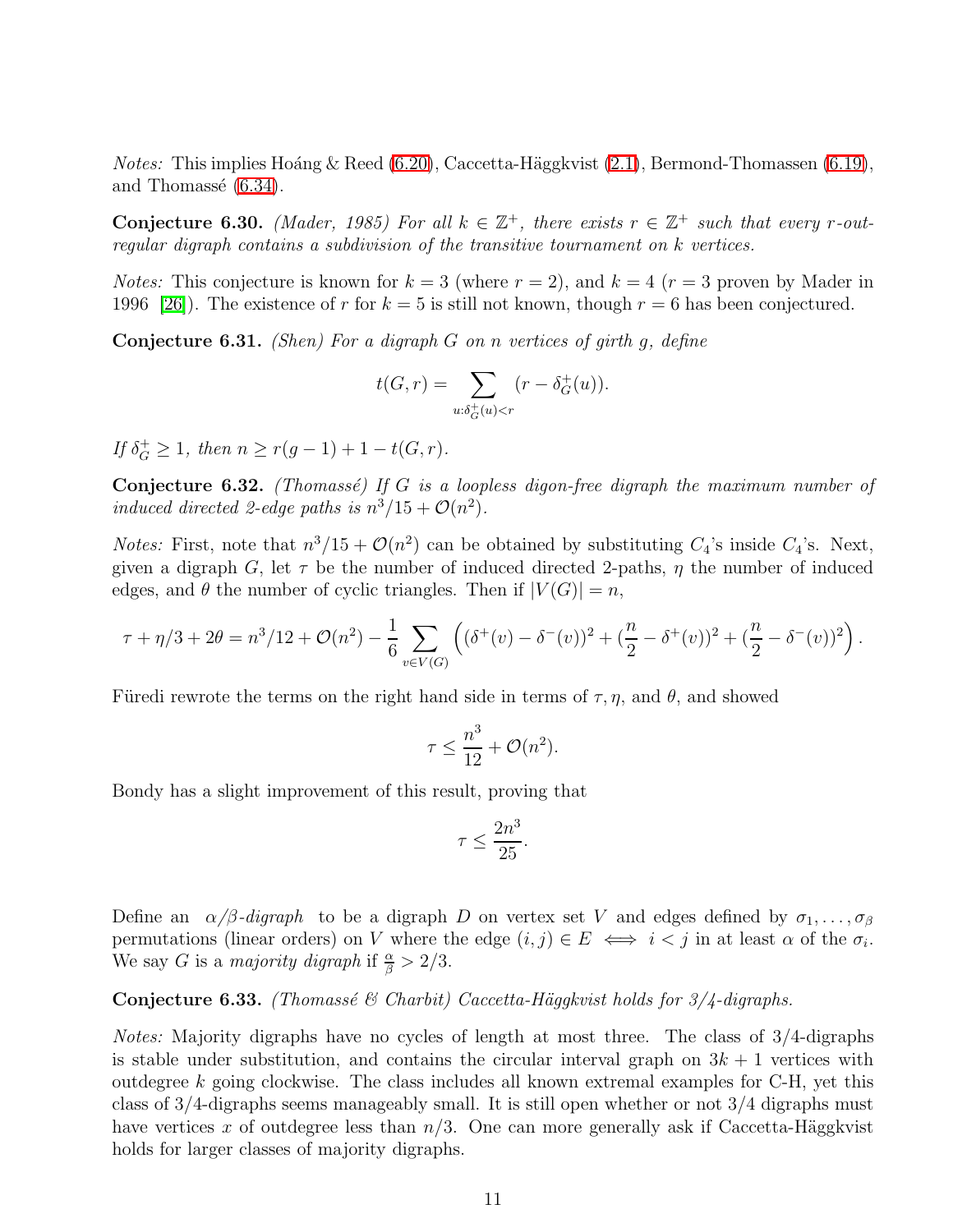**Conjecture 6.34.** *(Thomassé) Every digraph D has a path of length*  $\delta_D^+(g-1)$ *, where* g *is the girth of* D*.*

*Note:* This is open for  $q = 3$ , and implies Caccetta-Häggkvist.

Conjecture 6.35. *(Thomass´e) In a digraph* D*,*

$$
\sum_{v \in V(D)} |\delta_D^+(v) - \delta_D^-(v)| + |\{(u, v)|d(u, v) \le 2\}| \ge 2|E(D)| + |\{v|\delta_D^+(v) > \delta_D^-(v)\}|.
$$

*Note:* This is exact for transitive tournaments.

Conjecture 6.36. *(Thomass´e) Let* G *be a digraph on* n *vertices with minimum outdegree at least* 4n/15 *so that* G *is maximal with no cycles of length at most three, and has no homogeneous set (in other words, G cannot be obtained by substitution). Then* G *is a Cayley graph on* 3k + 1 *vertices with* 1, . . . , k *as generators for some* k *(i.e. the circular interval graph with everyone joined to next* k *clockwise).*

*Note:*  $\mathbb{Z}/15\mathbb{Z}$  with generators  $S = \{1, 2, 4, 8\}$  gives exactly  $4n/15$ .

#### Acknowledgements

This research was performed while on appointment as a U.S. Department of Homeland Security (DHS) Fellow under the DHS Scholarship and Fellowship Program, a program administered by the Oak Ridge Institute for Science and Education (ORISE) for DHS through an interagency agreement with the U.S Department of Energy (DOE). ORISE is managed by Oak Ridge Associated Universities under DOE contract number DE-AC05-06OR23100. All opinions expressed in this paper are the author's and do not necessarily reflect the policies and views of DHS, DOE, or ORISE.

## <span id="page-11-3"></span>References

- <span id="page-11-2"></span>[1] M. Behzad. Minimal 2-regular digraphs with given girth. *Journal of the Mathematical Society of Japan*, 25:1–6, 1973.
- [2] M. Behzad, G. Chartrand, and C. Wall. On minimal regular digraphs with given girth. *Fundamenta Mathematicae*, 69:227–231, 1970.
- <span id="page-11-4"></span>[3] J.-C. Bermond. 1-graphes r´eguliers minimaux de girth donn´e. *Cahiers du Centre d'Etudes ´ de Recherche Op´erationnelle*, 17(2-4):125–135, 1975.
- <span id="page-11-1"></span> $|4|$  J. Bondy. Counting subgraphs: a new approach to the Caccetta-Häggkvist conjecture. *Discrete Math*, 165/166:71–80, 1997.
- <span id="page-11-0"></span>[5] L. Caccetta and R. Häggkvist. On minimal digraphs with given girth. *Congressus Numerantium*, XXI, 1978.
- <span id="page-11-5"></span>[6] A. L. Cauchy. Recherches sur le nombres. *J. Ecole Polytechnique*, 9:99–123, 1813.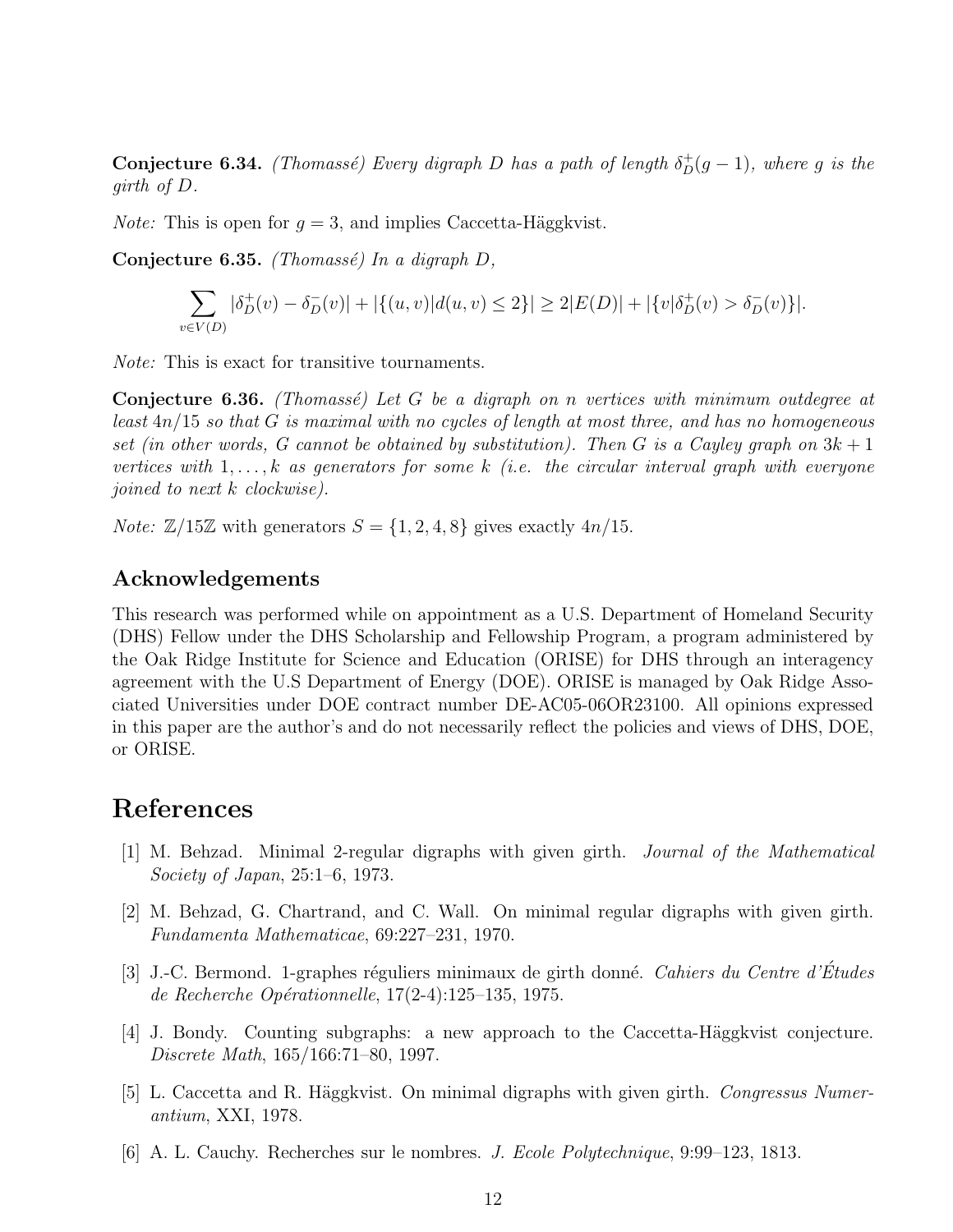- <span id="page-12-16"></span><span id="page-12-9"></span>[7] G. Chen, J. Shen, and R. Yuster. Second neighborhood via first neighborhood in digraphs. *Annals of Combinatorics*, 7(1):15–20, 2003.
- <span id="page-12-4"></span>[8] I. Chowla. A theorem on the addition of residue classes: Application to the number  $\gamma(k)$  in Waring's problem. *Proceedings of the Indian Academy of Sciences*, 2:242–243, 1935.
- [9] V. Chvatal and E. Szemeredi. Short cycles in directed graphs. *Journal of Combinatorial Theory, Series B*, 35(3):323–327, 1983.
- <span id="page-12-15"></span><span id="page-12-14"></span>[10] H. Davenport. On the addition of residue classes. *Journal of the London Math Society*, 10:30–32, 1935.
- <span id="page-12-5"></span>[11] H. Davenport. A historical note. *Journal of the London Math Society*, 22:100–101, 1947.
- <span id="page-12-6"></span>[12] M. de Graaf, A. Schrijver, and P. Seymour. Directed triangles in directed graphs. *Discrete Math*, 110:279–282, 1992.
- <span id="page-12-10"></span>[13] D. C. Fisher. Squaring a tournament: a proof of Dean's conjecture. *Journal of Graph Theory*, 23:43–48, 1996.
- <span id="page-12-2"></span>[14] Godbole, Cole, and Wright. Probabilistic versions of Seymour's distance two conjecture. *to appear*.
- [15] Y. O. Hamidoune. An application of connectivity theory in graphs to factorizations of elements in groups. *European Journal of Combinatorics*, 2(4):349–355, 1981.
- <span id="page-12-11"></span>[16] Y. O. Hamidoune. Quelques problèmes de connexité dans les graphes orientés. *Journal of Combinatorial Theory, Series B*, 30(1):1–10, 1981.
- <span id="page-12-7"></span><span id="page-12-0"></span>[17] Y. O. Hamidoune. A note on minimal directed graphs with given girth. *Journal of Combinatorial Theory, Series B*, 43(3):343–348, 1987.
- <span id="page-12-1"></span>[18] F. Havet and S. Thomassé. Median orders of tournaments: a tool for the second neighborhood problem and Sumner's conjecture. *Journal of Graph Theory*, 35:244–256, 2000.
- <span id="page-12-8"></span>[19] C. Ho´ang and B. Reed. A note on short cycles in digraphs. *Discrete Math*, 66(1-2):103–107, 1987.
- <span id="page-12-3"></span>[20] Y. Kaneko and S. Locke. The minimum degree approach for Paul Seymour's distance 2 conjecture. *Congressus Numerantium*, 148:201–206, 2001.
- <span id="page-12-12"></span>[21] J. Kemperman. On complexes in a semigroup. *Indagationes Mathematicae*, 18:247–254, 1956.
- [22] W. Mader. Existenz gewisser konfigurationen in n-gesaettigten graphen und in graphen genuegend grosser kantendicht. *Math Ann.*, 194:295–312, 1971.
- <span id="page-12-13"></span>[23] W. Mader. Kantendisjunkte wege in graphen. *Monatshefte fuer Mathematik*, 78:395–404, 1974.